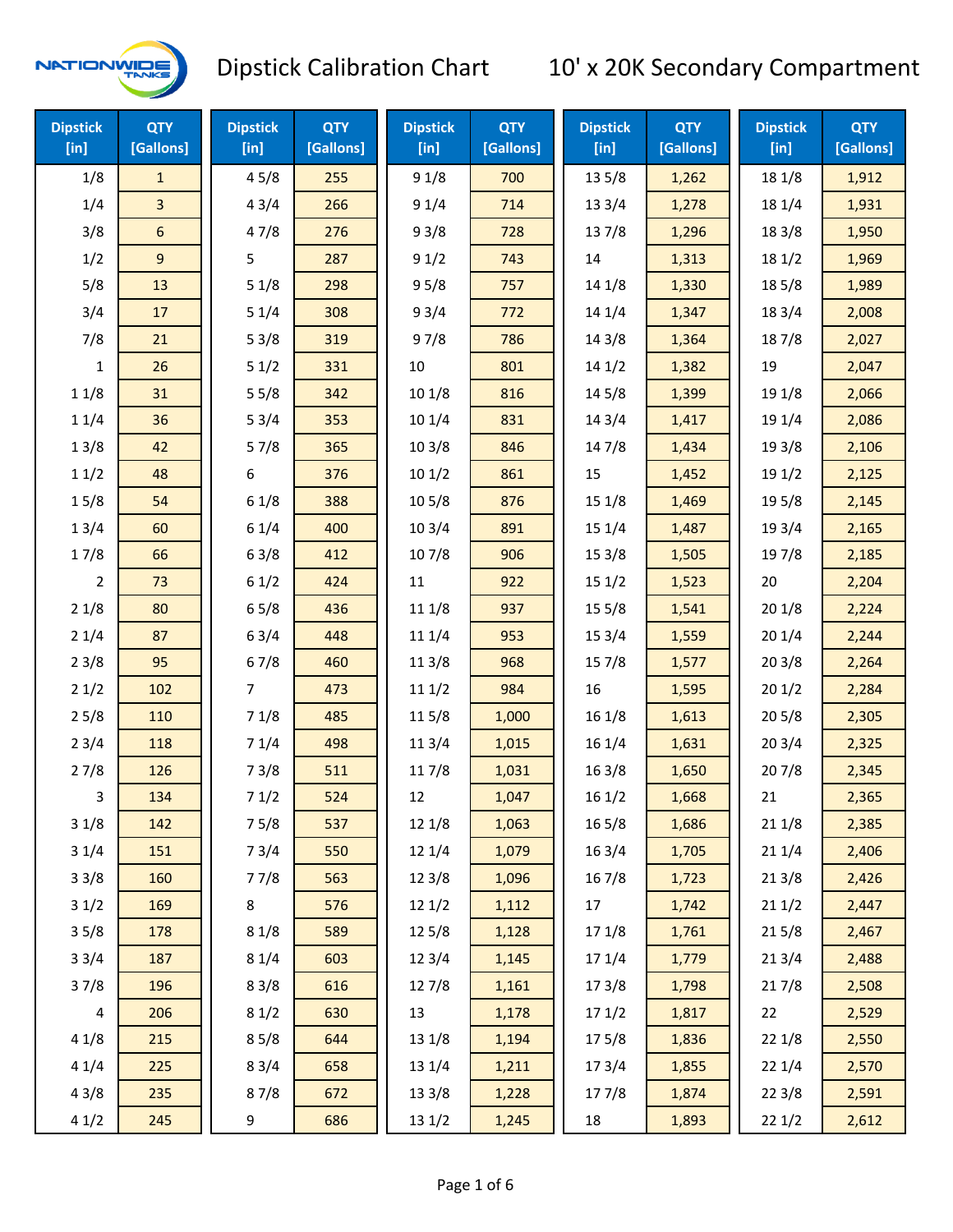

| <b>Dipstick</b><br>$[$ in] | <b>QTY</b><br>[Gallons] | <b>Dipstick</b><br>$[$ in] | <b>QTY</b><br>[Gallons] | <b>Dipstick</b><br>$[$ in] | <b>QTY</b><br>[Gallons] | <b>Dipstick</b><br>$[$ in] | <b>QTY</b><br>[Gallons] | <b>Dipstick</b><br>$[$ in] | <b>QTY</b><br>[Gallons] |
|----------------------------|-------------------------|----------------------------|-------------------------|----------------------------|-------------------------|----------------------------|-------------------------|----------------------------|-------------------------|
| 225/8                      | 2,633                   | 271/8                      | 3,411                   | 315/8                      | 4,237                   | 36 1/8                     | 5,102                   | 40 5/8                     | 5,998                   |
| 223/4                      | 2,654                   | 271/4                      | 3,434                   | 31 3/4                     | 4,261                   | 36 1/4                     | 5,126                   | 403/4                      | 6,023                   |
| 227/8                      | 2,675                   | 273/8                      | 3,456                   | 317/8                      | 4,284                   | 363/8                      | 5,151                   | 407/8                      | 6,048                   |
| 23                         | 2,696                   | 271/2                      | 3,478                   | 32                         | 4,308                   | 361/2                      | 5,175                   | 41                         | 6,073                   |
| 231/8                      | 2,717                   | 275/8                      | 3,501                   | 32 1/8                     | 4,331                   | 365/8                      | 5,200                   | 41 1/8                     | 6,099                   |
| 231/4                      | 2,738                   | 273/4                      | 3,523                   | 32 1/4                     | 4,355                   | 363/4                      | 5,224                   | 41 1/4                     | 6,124                   |
| 233/8                      | 2,759                   | 277/8                      | 3,546                   | 32 3/8                     | 4,379                   | 367/8                      | 5,249                   | 413/8                      | 6,150                   |
| 231/2                      | 2,780                   | 28                         | 3,568                   | 321/2                      | 4,402                   | 37                         | 5,274                   | 411/2                      | 6,175                   |
| 235/8                      | 2,801                   | 28 1/8                     | 3,591                   | 325/8                      | 4,426                   | 37 1/8                     | 5,298                   | 41 5/8                     | 6,200                   |
| 233/4                      | 2,822                   | 28 1/4                     | 3,614                   | 32 3/4                     | 4,450                   | 37 1/4                     | 5,323                   | 41 3/4                     | 6,226                   |
| 237/8                      | 2,844                   | 28 3/8                     | 3,636                   | 327/8                      | 4,474                   | 373/8                      | 5,348                   | 417/8                      | 6,251                   |
| 24                         | 2,865                   | 28 1/2                     | 3,659                   | 33                         | 4,498                   | 371/2                      | 5,372                   | 42                         | 6,277                   |
| 24 1/8                     | 2,886                   | 28 5/8                     | 3,682                   | 33 1/8                     | 4,521                   | 375/8                      | 5,397                   | 42 1/8                     | 6,302                   |
| 241/4                      | 2,908                   | 28 3/4                     | 3,704                   | 33 1/4                     | 4,545                   | 373/4                      | 5,422                   | 42 1/4                     | 6,328                   |
| 243/8                      | 2,929                   | 287/8                      | 3,727                   | 33 3/8                     | 4,569                   | 377/8                      | 5,447                   | 42 3/8                     | 6,353                   |
| 241/2                      | 2,951                   | 29                         | 3,750                   | 33 1/2                     | 4,593                   | 38                         | 5,472                   | 421/2                      | 6,379                   |
| 245/8                      | 2,972                   | 29 1/8                     | 3,773                   | 33 5/8                     | 4,617                   | 38 1/8                     | 5,496                   | 42 5/8                     | 6,404                   |
| 243/4                      | 2,994                   | 29 1/4                     | 3,796                   | 33 3/4                     | 4,641                   | 38 1/4                     | 5,521                   | 42 3/4                     | 6,430                   |
| 24 7/8                     | 3,015                   | 29 3/8                     | 3,819                   | 337/8                      | 4,665                   | 38 3/8                     | 5,546                   | 42 7/8                     | 6,455                   |
| 25                         | 3,037                   | 29 1/2                     | 3,842                   | 34                         | 4,689                   | 38 1/2                     | 5,571                   | 43                         | 6,481                   |
| 251/8                      | 3,059                   | 29 5/8                     | 3,865                   | 34 1/8                     | 4,713                   | 38 5/8                     | 5,596                   | 43 1/8                     | 6,506                   |
| 251/4                      | 3,081                   | 29 3/4                     | 3,888                   | 34 1/4                     | 4,737                   | 38 3/4                     | 5,621                   | 43 1/4                     | 6,532                   |
| 253/8                      | 3,102                   | 297/8                      | 3,911                   | 34 3/8                     | 4,761                   | 387/8                      | 5,646                   | 43 3/8                     | 6,558                   |
| 251/2                      | 3,124                   | 30                         | 3,934                   | 34 1/2                     | 4,785                   | 39                         | 5,671                   | 43 1/2                     | 6,583                   |
| 255/8                      | 3,146                   | 30 1/8                     | 3,957                   | 34 5/8                     | 4,810                   | 39 1/8                     | 5,696                   | 43 5/8                     | 6,609                   |
| 253/4                      | 3,168                   | 30 1/4                     | 3,980                   | 34 3/4                     | 4,834                   | 39 1/4                     | 5,721                   | 43 3/4                     | 6,635                   |
| 257/8                      | 3,190                   | 303/8                      | 4,003                   | 347/8                      | 4,858                   | 39 3/8                     | 5,746                   | 437/8                      | 6,660                   |
| 26                         | 3,212                   | 301/2                      | 4,027                   | 35                         | 4,882                   | 39 1/2                     | 5,771                   | 44                         | 6,686                   |
| 26 1/8                     | 3,234                   | 305/8                      | 4,050                   | 35 1/8                     | 4,907                   | 39 5/8                     | 5,796                   | 44 1/8                     | 6,712                   |
| 261/4                      | 3,256                   | 30 3/4                     | 4,073                   | 35 1/4                     | 4,931                   | 39 3/4                     | 5,821                   | 44 1/4                     | 6,738                   |
| 263/8                      | 3,278                   | 307/8                      | 4,097                   | 35 3/8                     | 4,955                   | 397/8                      | 5,846                   | 44 3/8                     | 6,763                   |
| 261/2                      | 3,300                   | 31                         | 4,120                   | 35 1/2                     | 4,980                   | 40                         | 5,872                   | 44 1/2                     | 6,789                   |
| 265/8                      | 3,322                   | 31 1/8                     | 4,143                   | 35 5/8                     | 5,004                   | 40 1/8                     | 5,897                   | 44 5/8                     | 6,815                   |
| 263/4                      | 3,344                   | 31 1/4                     | 4,167                   | 35 3/4                     | 5,028                   | 40 1/4                     | 5,922                   | 44 3/4                     | 6,841                   |
| 267/8                      | 3,367                   | 31 3/8                     | 4,190                   | 357/8                      | 5,053                   | 40 3/8                     | 5,947                   | 447/8                      | 6,867                   |
| 27                         | 3,389                   | 31 1/2                     | 4,214                   | 36                         | 5,077                   | 40 1/2                     | 5,972                   | 45                         | 6,892                   |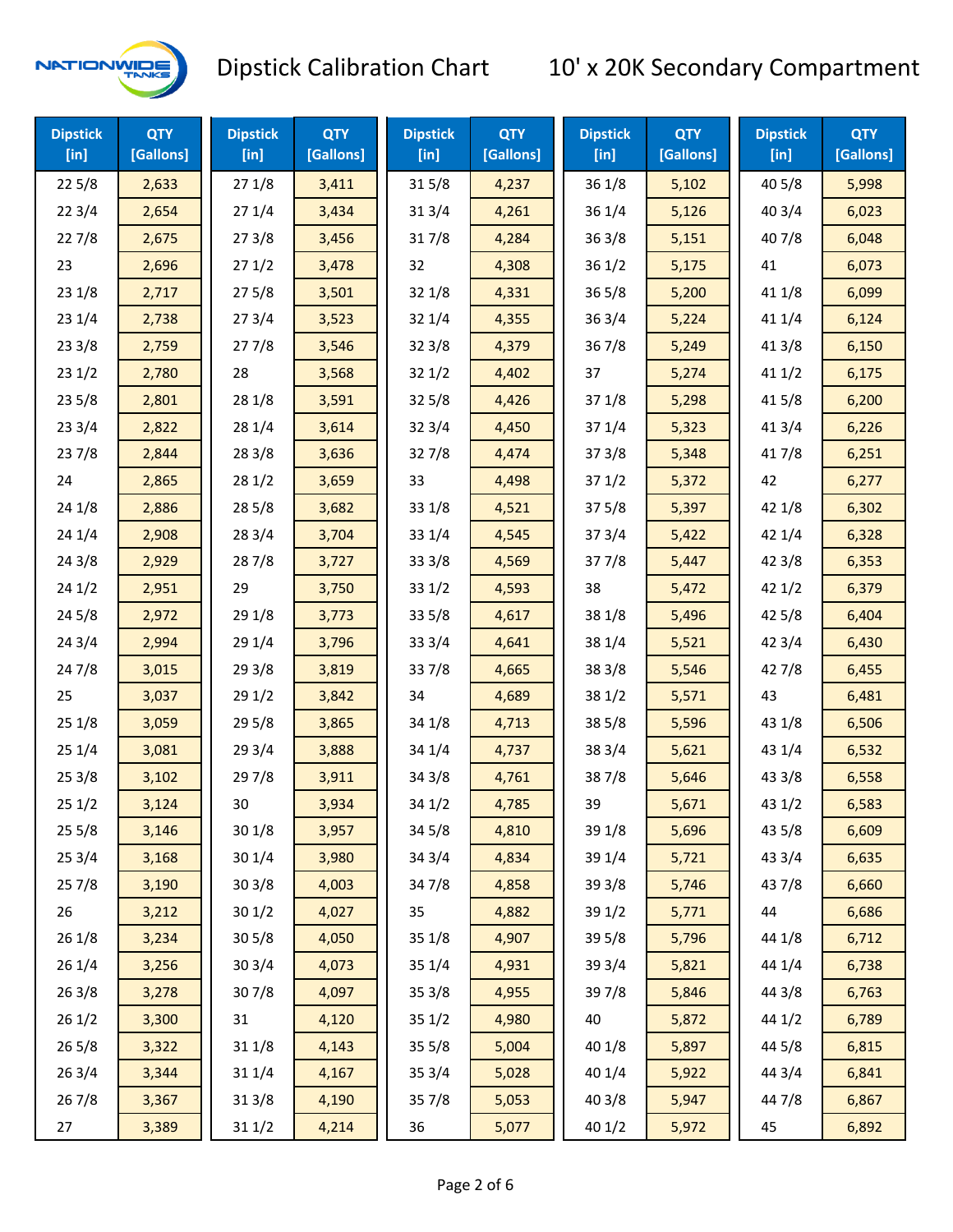

| <b>Dipstick</b><br>$[$ in] | <b>QTY</b><br>[Gallons] | <b>Dipstick</b><br>$[$ in] | <b>QTY</b><br>[Gallons] | <b>Dipstick</b><br>$[$ in] | <b>QTY</b><br>[Gallons] | <b>Dipstick</b><br>$[$ in] | <b>QTY</b><br>[Gallons] | <b>Dipstick</b><br>$[$ in] | <b>QTY</b><br>[Gallons] |
|----------------------------|-------------------------|----------------------------|-------------------------|----------------------------|-------------------------|----------------------------|-------------------------|----------------------------|-------------------------|
| 45 1/8                     | 6,918                   | 49 5/8                     | 7,857                   | 54 1/8                     | 8,809                   | 58 5/8                     | 9,768                   | 63 1/8                     | 10,728                  |
| 45 1/4                     | 6,944                   | 49 3/4                     | 7,884                   | 54 1/4                     | 8,835                   | 58 3/4                     | 9,794                   | 63 1/4                     | 10,755                  |
| 45 3/8                     | 6,970                   | 49 7/8                     | 7,910                   | 54 3/8                     | 8,862                   | 587/8                      | 9,821                   | 63 3/8                     | 10,781                  |
| 45 1/2                     | 6,996                   | 50                         | 7,936                   | 54 1/2                     | 8,889                   | 59                         | 9,848                   | 63 1/2                     | 10,808                  |
| 45 5/8                     | 7,022                   | 50 1/8                     | 7,962                   | 54 5/8                     | 8,915                   | 59 1/8                     | 9,874                   | 63 5/8                     | 10,835                  |
| 45 3/4                     | 7,048                   | 50 1/4                     | 7,989                   | 54 3/4                     | 8,942                   | 59 1/4                     | 9,901                   | 63 3/4                     | 10,861                  |
| 45 7/8                     | 7,074                   | 503/8                      | 8,015                   | 54 7/8                     | 8,968                   | 59 3/8                     | 9,928                   | 63 7/8                     | 10,888                  |
| 46                         | 7,100                   | 501/2                      | 8,041                   | 55                         | 8,995                   | 59 1/2                     | 9,955                   | 64                         | 10,915                  |
| 46 1/8                     | 7,125                   | 50 5/8                     | 8,068                   | 55 1/8                     | 9,022                   | 59 5/8                     | 9,981                   | 64 1/8                     | 10,941                  |
| 46 1/4                     | 7,151                   | 50 3/4                     | 8,094                   | 55 1/4                     | 9,048                   | 59 3/4                     | 10,008                  | 64 1/4                     | 10,968                  |
| 46 3/8                     | 7,177                   | 507/8                      | 8,121                   | 553/8                      | 9,075                   | 597/8                      | 10,035                  | 64 3/8                     | 10,995                  |
| 46 1/2                     | 7,203                   | 51                         | 8,147                   | 55 1/2                     | 9,101                   | 60                         | 10,061                  | 64 1/2                     | 11,021                  |
| 46 5/8                     | 7,229                   | 51 1/8                     | 8,173                   | 55 5/8                     | 9,128                   | 60 1/8                     | 10,088                  | 64 5/8                     | 11,048                  |
| 46 3/4                     | 7,255                   | 511/4                      | 8,200                   | 55 3/4                     | 9,155                   | 60 1/4                     | 10,115                  | 64 3/4                     | 11,074                  |
| 467/8                      | 7,281                   | 513/8                      | 8,226                   | 55 7/8                     | 9,181                   | 603/8                      | 10,141                  | 64 7/8                     | 11,101                  |
| 47                         | 7,308                   | 51 1/2                     | 8,253                   | 56                         | 9,208                   | 601/2                      | 10,168                  | 65                         | 11,128                  |
| 47 1/8                     | 7,334                   | 515/8                      | 8,279                   | 56 1/8                     | 9,234                   | 605/8                      | 10,195                  | 65 1/8                     | 11,154                  |
| 47 1/4                     | 7,360                   | 51 3/4                     | 8,305                   | 56 1/4                     | 9,261                   | 60 3/4                     | 10,221                  | 65 1/4                     | 11,181                  |
| 47 3/8                     | 7,386                   | 517/8                      | 8,332                   | 56 3/8                     | 9,288                   | 607/8                      | 10,248                  | 65 3/8                     | 11,207                  |
| 471/2                      | 7,412                   | 52                         | 8,358                   | 561/2                      | 9,314                   | 61                         | 10,275                  | 65 1/2                     | 11,234                  |
| 475/8                      | 7,438                   | 52 1/8                     | 8,385                   | 56 5/8                     | 9,341                   | 61 1/8                     | 10,301                  | 65 5/8                     | 11,260                  |
| 47 3/4                     | 7,464                   | 52 1/4                     | 8,411                   | 56 3/4                     | 9,368                   | 61 1/4                     | 10,328                  | 65 3/4                     | 11,287                  |
| 47 7/8                     | 7,490                   | 52 3/8                     | 8,438                   | 567/8                      | 9,394                   | 61 3/8                     | 10,355                  | 65 7/8                     | 11,314                  |
| 48                         | 7,516                   | 52 1/2                     | 8,464                   | 57                         | 9,421                   | 611/2                      | 10,381                  | 66                         | 11,340                  |
| 48 1/8                     | 7,543                   | 525/8                      | 8,491                   | 571/8                      | 9,448                   | 615/8                      | 10,408                  | 66 1/8                     | 11,367                  |
| 48 1/4                     | 7,569                   | 52 3/4                     | 8,517                   | 57 1/4                     | 9,474                   | 613/4                      | 10,435                  | 66 1/4                     | 11,393                  |
| 48 3/8                     | 7,595                   | 527/8                      | 8,544                   | 57 3/8                     | 9,501                   | 617/8                      | 10,462                  | 66 3/8                     | 11,420                  |
| 48 1/2                     | 7,621                   | 53                         | 8,570                   | 571/2                      | 9,528                   | 62                         | 10,488                  | 66 1/2                     | 11,446                  |
| 48 5/8                     | 7,647                   | 53 1/8                     | 8,597                   | 57 5/8                     | 9,554                   | 62 1/8                     | 10,515                  | 66 5/8                     | 11,473                  |
| 48 3/4                     | 7,673                   | 53 1/4                     | 8,623                   | 573/4                      | 9,581                   | 62 1/4                     | 10,542                  | 66 3/4                     | 11,499                  |
| 487/8                      | 7,700                   | 53 3/8                     | 8,650                   | 577/8                      | 9,608                   | 62 3/8                     | 10,568                  | 66 7/8                     | 11,526                  |
| 49                         | 7,726                   | 53 1/2                     | 8,676                   | 58                         | 9,634                   | 621/2                      | 10,595                  | 67                         | 11,552                  |
| 49 1/8                     | 7,752                   | 53 5/8                     | 8,703                   | 58 1/8                     | 9,661                   | 62 5/8                     | 10,622                  | 671/8                      | 11,579                  |
| 49 1/4                     | 7,778                   | 53 3/4                     | 8,729                   | 58 1/4                     | 9,688                   | 62 3/4                     | 10,648                  | 67 1/4                     | 11,605                  |
| 49 3/8                     | 7,805                   | 537/8                      | 8,756                   | 58 3/8                     | 9,714                   | 627/8                      | 10,675                  | 67 3/8                     | 11,632                  |
| 49 1/2                     | 7,831                   | 54                         | 8,782                   | 58 1/2                     | 9,741                   | 63                         | 10,702                  | 67 1/2                     | 11,658                  |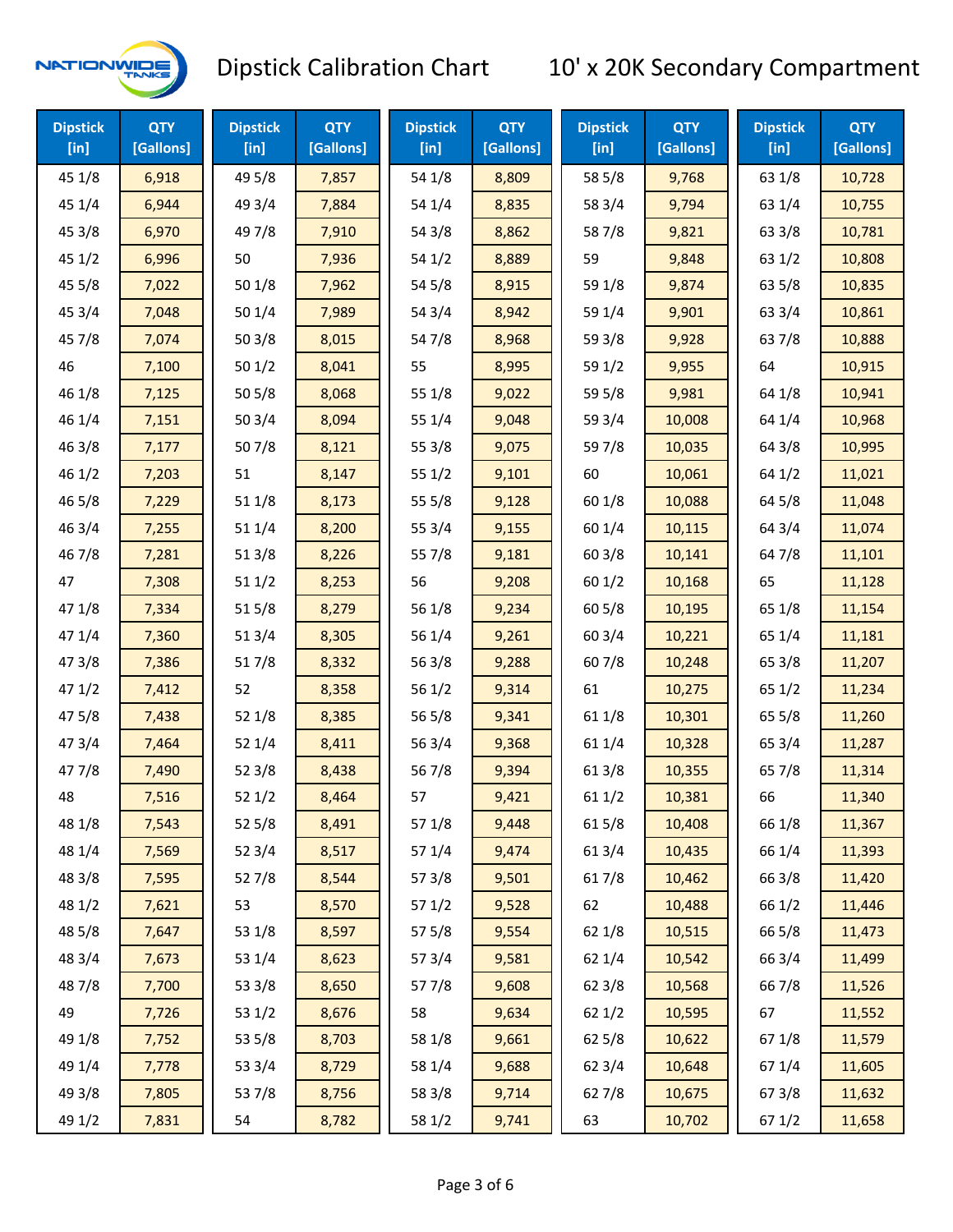

| <b>Dipstick</b><br>[in] | <b>QTY</b><br>[Gallons] | <b>Dipstick</b><br>$[$ in] | <b>QTY</b><br>[Gallons] | <b>Dipstick</b><br>$[$ in] | <b>QTY</b><br>[Gallons] | <b>Dipstick</b><br>$[$ in] | <b>QTY</b><br>[Gallons] | <b>Dipstick</b><br>$[$ in] | <b>QTY</b><br>[Gallons] |
|-------------------------|-------------------------|----------------------------|-------------------------|----------------------------|-------------------------|----------------------------|-------------------------|----------------------------|-------------------------|
| 67 5/8                  | 11,685                  | 72 1/8                     | 12,632                  | 765/8                      | 13,565                  | 81 1/8                     | 14,477                  | 85 5/8                     | 15,361                  |
| 67 3/4                  | 11,711                  | 72 1/4                     | 12,658                  | 763/4                      | 13,590                  | 81 1/4                     | 14,502                  | 85 3/4                     | 15,385                  |
| 677/8                   | 11,738                  | 72 3/8                     | 12,685                  | 76 7/8                     | 13,616                  | 81 3/8                     | 14,526                  | 857/8                      | 15,409                  |
| 68                      | 11,764                  | 72 1/2                     | 12,711                  | 77                         | 13,642                  | 81 1/2                     | 14,551                  | 86                         | 15,433                  |
| 68 1/8                  | 11,791                  | 725/8                      | 12,737                  | 77 1/8                     | 13,667                  | 815/8                      | 14,576                  | 86 1/8                     | 15,457                  |
| 68 1/4                  | 11,817                  | 72 3/4                     | 12,763                  | 77 1/4                     | 13,693                  | 813/4                      | 14,601                  | 86 1/4                     | 15,481                  |
| 68 3/8                  | 11,844                  | 727/8                      | 12,789                  | 77 3/8                     | 13,718                  | 817/8                      | 14,626                  | 86 3/8                     | 15,505                  |
| 68 1/2                  | 11,870                  | 73                         | 12,815                  | 771/2                      | 13,744                  | 82                         | 14,651                  | 86 1/2                     | 15,529                  |
| 68 5/8                  | 11,896                  | 73 1/8                     | 12,841                  | 775/8                      | 13,769                  | 82 1/8                     | 14,676                  | 86 5/8                     | 15,553                  |
| 68 3/4                  | 11,923                  | 73 1/4                     | 12,867                  | 773/4                      | 13,795                  | 82 1/4                     | 14,701                  | 86 3/4                     | 15,577                  |
| 687/8                   | 11,949                  | 73 3/8                     | 12,893                  | 777/8                      | 13,820                  | 82 3/8                     | 14,725                  | 867/8                      | 15,601                  |
| 69                      | 11,976                  | 73 1/2                     | 12,919                  | 78                         | 13,846                  | 821/2                      | 14,750                  | 87                         | 15,625                  |
| 69 1/8                  | 12,002                  | 73 5/8                     | 12,945                  | 78 1/8                     | 13,871                  | 82 5/8                     | 14,775                  | 871/8                      | 15,649                  |
| 69 1/4                  | 12,028                  | 73 3/4                     | 12,971                  | 78 1/4                     | 13,897                  | 82 3/4                     | 14,799                  | 871/4                      | 15,673                  |
| 69 3/8                  | 12,055                  | 737/8                      | 12,997                  | 78 3/8                     | 13,922                  | 827/8                      | 14,824                  | 87 3/8                     | 15,696                  |
| 69 1/2                  | 12,081                  | 74                         | 13,023                  | 78 1/2                     | 13,948                  | 83                         | 14,849                  | 871/2                      | 15,720                  |
| 69 5/8                  | 12,107                  | 74 1/8                     | 13,049                  | 78 5/8                     | 13,973                  | 83 1/8                     | 14,873                  | 87 5/8                     | 15,744                  |
| 69 3/4                  | 12,134                  | 74 1/4                     | 13,075                  | 78 3/4                     | 13,998                  | 83 1/4                     | 14,898                  | 87 3/4                     | 15,767                  |
| 697/8                   | 12,160                  | 74 3/8                     | 13,101                  | 787/8                      | 14,024                  | 83 3/8                     | 14,923                  | 877/8                      | 15,791                  |
| 70                      | 12,186                  | 74 1/2                     | 13,127                  | 79                         | 14,049                  | 83 1/2                     | 14,947                  | 88                         | 15,815                  |
| 70 1/8                  | 12,213                  | 74 5/8                     | 13,153                  | 79 1/8                     | 14,074                  | 83 5/8                     | 14,972                  | 88 1/8                     | 15,838                  |
| 70 1/4                  | 12,239                  | 74 3/4                     | 13,178                  | 79 1/4                     | 14,100                  | 83 3/4                     | 14,996                  | 88 1/4                     | 15,862                  |
| 70 3/8                  | 12,265                  | 747/8                      | 13,204                  | 79 3/8                     | 14,125                  | 837/8                      | 15,021                  | 88 3/8                     | 15,885                  |
| 70 1/2                  | 12,292                  | 75                         | 13,230                  | 79 1/2                     | 14,150                  | 84                         | 15,045                  | 88 1/2                     | 15,909                  |
| 70 5/8                  | 12,318                  | 75 1/8                     | 13,256                  | 79 5/8                     | 14,175                  | 84 1/8                     | 15,070                  | 88 5/8                     | 15,932                  |
| 70 3/4                  | 12,344                  | 75 1/4                     | 13,282                  | 79 3/4                     | 14,201                  | 84 1/4                     | 15,094                  | 88 3/4                     | 15,956                  |
| 70 7/8                  | 12,370                  | 75 3/8                     | 13,308                  | 79 7/8                     | 14,226                  | 84 3/8                     | 15,119                  | 887/8                      | 15,979                  |
| 71                      | 12,397                  | 75 1/2                     | 13,333                  | 80                         | 14,251                  | 84 1/2                     | 15,143                  | 89                         | 16,003                  |
| 71 1/8                  | 12,423                  | 75 5/8                     | 13,359                  | 80 1/8                     | 14,276                  | 84 5/8                     | 15,167                  | 89 1/8                     | 16,026                  |
| 71 1/4                  | 12,449                  | 75 3/4                     | 13,385                  | 80 1/4                     | 14,301                  | 84 3/4                     | 15,192                  | 89 1/4                     | 16,049                  |
| 713/8                   | 12,475                  | 75 7/8                     | 13,411                  | 80 3/8                     | 14,326                  | 847/8                      | 15,216                  | 89 3/8                     | 16,073                  |
| 71 1/2                  | 12,501                  | 76                         | 13,436                  | 80 1/2                     | 14,351                  | 85                         | 15,240                  | 89 1/2                     | 16,096                  |
| 715/8                   | 12,528                  | 76 1/8                     | 13,462                  | 80 5/8                     | 14,376                  | 85 1/8                     | 15,264                  | 89 5/8                     | 16,119                  |
| 713/4                   | 12,554                  | 76 1/4                     | 13,488                  | 80 3/4                     | 14,402                  | 85 1/4                     | 15,289                  | 89 3/4                     | 16,142                  |
| 717/8                   | 12,580                  | 763/8                      | 13,514                  | 807/8                      | 14,427                  | 85 3/8                     | 15,313                  | 897/8                      | 16,165                  |
| 72                      | 12,606                  | 76 1/2                     | 13,539                  | 81                         | 14,452                  | 85 1/2                     | 15,337                  | 90                         | 16,189                  |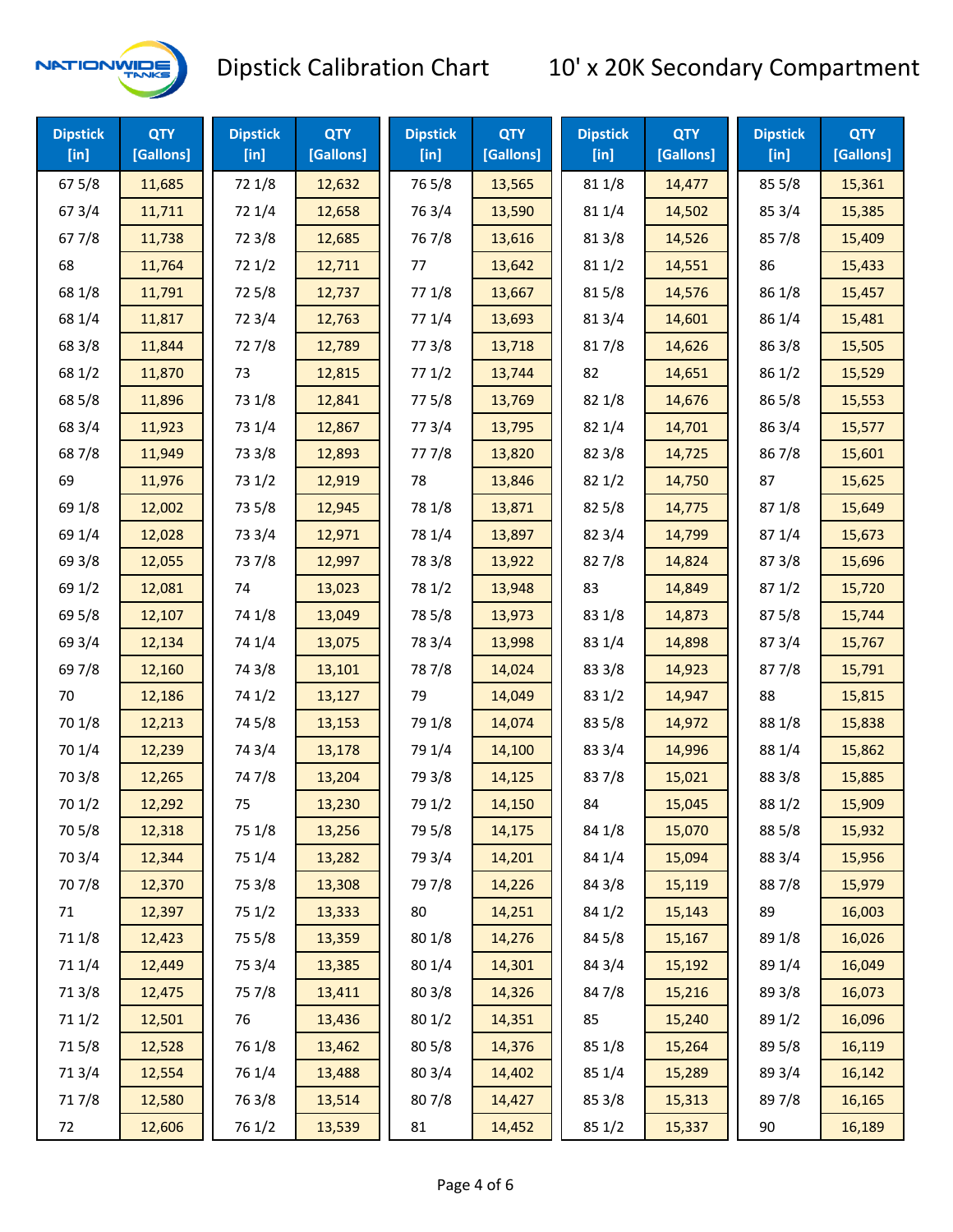

| <b>Dipstick</b><br>$[$ in] | <b>QTY</b><br>[Gallons] | <b>Dipstick</b><br>[in] | <b>QTY</b><br>[Gallons] | <b>Dipstick</b><br>$[$ in] | <b>QTY</b><br>[Gallons] | <b>Dipstick</b><br>$[$ in] | <b>QTY</b><br>[Gallons] | <b>Dipstick</b><br>$[$ in] | <b>QTY</b><br>[Gallons] |
|----------------------------|-------------------------|-------------------------|-------------------------|----------------------------|-------------------------|----------------------------|-------------------------|----------------------------|-------------------------|
| 90 1/8                     | 16,212                  | 94 5/8                  | 17,020                  | 99 1/8                     | 17,778                  | 103 5/8                    | 18,473                  | 108 1/8                    | 19,091                  |
| 90 1/4                     | 16,235                  | 94 3/4                  | 17,042                  | 99 1/4                     | 17,798                  | 103 3/4                    | 18,491                  | 108 1/4                    | 19,107                  |
| 903/8                      | 16,258                  | 947/8                   | 17,064                  | 99 3/8                     | 17,818                  | 103 7/8                    | 18,509                  | 108 3/8                    | 19,123                  |
| 901/2                      | 16,281                  | 95                      | 17,085                  | 99 1/2                     | 17,838                  | 104                        | 18,528                  | 108 1/2                    | 19,139                  |
| 90 5/8                     | 16,304                  | 95 1/8                  | 17,107                  | 99 5/8                     | 17,858                  | 104 1/8                    | 18,546                  | 108 5/8                    | 19,154                  |
| 903/4                      | 16,327                  | 95 1/4                  | 17,129                  | 99 3/4                     | 17,878                  | 104 1/4                    | 18,564                  | 108 3/4                    | 19,170                  |
| 907/8                      | 16,350                  | 95 3/8                  | 17,150                  | 997/8                      | 17,898                  | 104 3/8                    | 18,582                  | 108 7/8                    | 19,185                  |
| 91                         | 16,372                  | 95 1/2                  | 17,172                  | 100                        | 17,918                  | 1041/2                     | 18,600                  | 109                        | 19,201                  |
| 91 1/8                     | 16,395                  | 95 5/8                  | 17,193                  | 100 1/8                    | 17,938                  | 104 5/8                    | 18,617                  | 109 1/8                    | 19,216                  |
| 91 1/4                     | 16,418                  | 95 3/4                  | 17,215                  | 100 1/4                    | 17,958                  | 104 3/4                    | 18,635                  | 109 1/4                    | 19,232                  |
| 913/8                      | 16,441                  | 95 7/8                  | 17,236                  | 100 3/8                    | 17,978                  | 104 7/8                    | 18,653                  | 109 3/8                    | 19,247                  |
| 91 1/2                     | 16,464                  | 96                      | 17,257                  | 1001/2                     | 17,997                  | 105                        | 18,671                  | 109 1/2                    | 19,262                  |
| 915/8                      | 16,486                  | 96 1/8                  | 17,279                  | 100 5/8                    | 18,017                  | 105 1/8                    | 18,688                  | 109 5/8                    | 19,277                  |
| 91 3/4                     | 16,509                  | 96 1/4                  | 17,300                  | 100 3/4                    | 18,037                  | 105 1/4                    | 18,706                  | 109 3/4                    | 19,292                  |
| 917/8                      | 16,532                  | 96 3/8                  | 17,321                  | 100 7/8                    | 18,056                  | 105 3/8                    | 18,723                  | 109 7/8                    | 19,307                  |
| 92                         | 16,554                  | 96 1/2                  | 17,343                  | 101                        | 18,076                  | 105 1/2                    | 18,741                  | 110                        | 19,322                  |
| 92 1/8                     | 16,577                  | 96 5/8                  | 17,364                  | 101 1/8                    | 18,095                  | 105 5/8                    | 18,758                  | 110 1/8                    | 19,336                  |
| 92 1/4                     | 16,599                  | 96 3/4                  | 17,385                  | 101 1/4                    | 18,114                  | 105 3/4                    | 18,776                  | 110 1/4                    | 19,351                  |
| 92 3/8                     | 16,622                  | 967/8                   | 17,406                  | 1013/8                     | 18,134                  | 105 7/8                    | 18,793                  | 110 3/8                    | 19,365                  |
| 921/2                      | 16,644                  | 97                      | 17,427                  | 1011/2                     | 18,153                  | 106                        | 18,810                  | 110 1/2                    | 19,380                  |
| 925/8                      | 16,667                  | 97 1/8                  | 17,448                  | 101 5/8                    | 18,172                  | 106 1/8                    | 18,827                  | 110 5/8                    | 19,394                  |
| 92 3/4                     | 16,689                  | 97 1/4                  | 17,469                  | 101 3/4                    | 18,192                  | 106 1/4                    | 18,844                  | 110 3/4                    | 19,409                  |
| 927/8                      | 16,711                  | 973/8                   | 17,490                  | 101 7/8                    | 18,211                  | 106 3/8                    | 18,861                  | 110 7/8                    | 19,423                  |
| 93                         | 16,734                  | 97 1/2                  | 17,511                  | 102                        | 18,230                  | 106 1/2                    | 18,878                  | 111                        | 19,437                  |
| 93 1/8                     | 16,756                  | 97 5/8                  | 17,531                  | 102 1/8                    | 18,249                  | 106 5/8                    | 18,895                  | 111 1/8                    | 19,451                  |
| 93 1/4                     | 16,778                  | 973/4                   | 17,552                  | 102 1/4                    | 18,268                  | 106 3/4                    | 18,912                  | 111 1/4                    | 19,465                  |
| 93 3/8                     | 16,800                  | 977/8                   | 17,573                  | 102 3/8                    | 18,287                  | 106 7/8                    | 18,928                  | 111 3/8                    | 19,479                  |
| 93 1/2                     | 16,822                  | 98                      | 17,594                  | 102 1/2                    | 18,306                  | 107                        | 18,945                  | 111 1/2                    | 19,492                  |
| 93 5/8                     | 16,845                  | 98 1/8                  | 17,614                  | 102 5/8                    | 18,324                  | 107 1/8                    | 18,961                  | 1115/8                     | 19,506                  |
| 93 3/4                     | 16,867                  | 98 1/4                  | 17,635                  | 102 3/4                    | 18,343                  | 107 1/4                    | 18,978                  | 111 3/4                    | 19,520                  |
| 937/8                      | 16,889                  | 98 3/8                  | 17,655                  | 102 7/8                    | 18,362                  | 107 3/8                    | 18,994                  | 111 7/8                    | 19,533                  |
| 94                         | 16,911                  | 98 1/2                  | 17,676                  | 103                        | 18,380                  | 1071/2                     | 19,011                  | 112                        | 19,546                  |
| 94 1/8                     | 16,933                  | 98 5/8                  | 17,696                  | 103 1/8                    | 18,399                  | 1075/8                     | 19,027                  | 112 1/8                    | 19,560                  |
| 94 1/4                     | 16,955                  | 98 3/4                  | 17,717                  | 103 1/4                    | 18,418                  | 107 3/4                    | 19,043                  | 112 1/4                    | 19,573                  |
| 94 3/8                     | 16,976                  | 987/8                   | 17,737                  | 103 3/8                    | 18,436                  | 1077/8                     | 19,059                  | 112 3/8                    | 19,586                  |
| 94 1/2                     | 16,998                  | 99                      | 17,757                  | 103 1/2                    | 18,454                  | 108                        | 19,075                  | 112 1/2                    | 19,599                  |